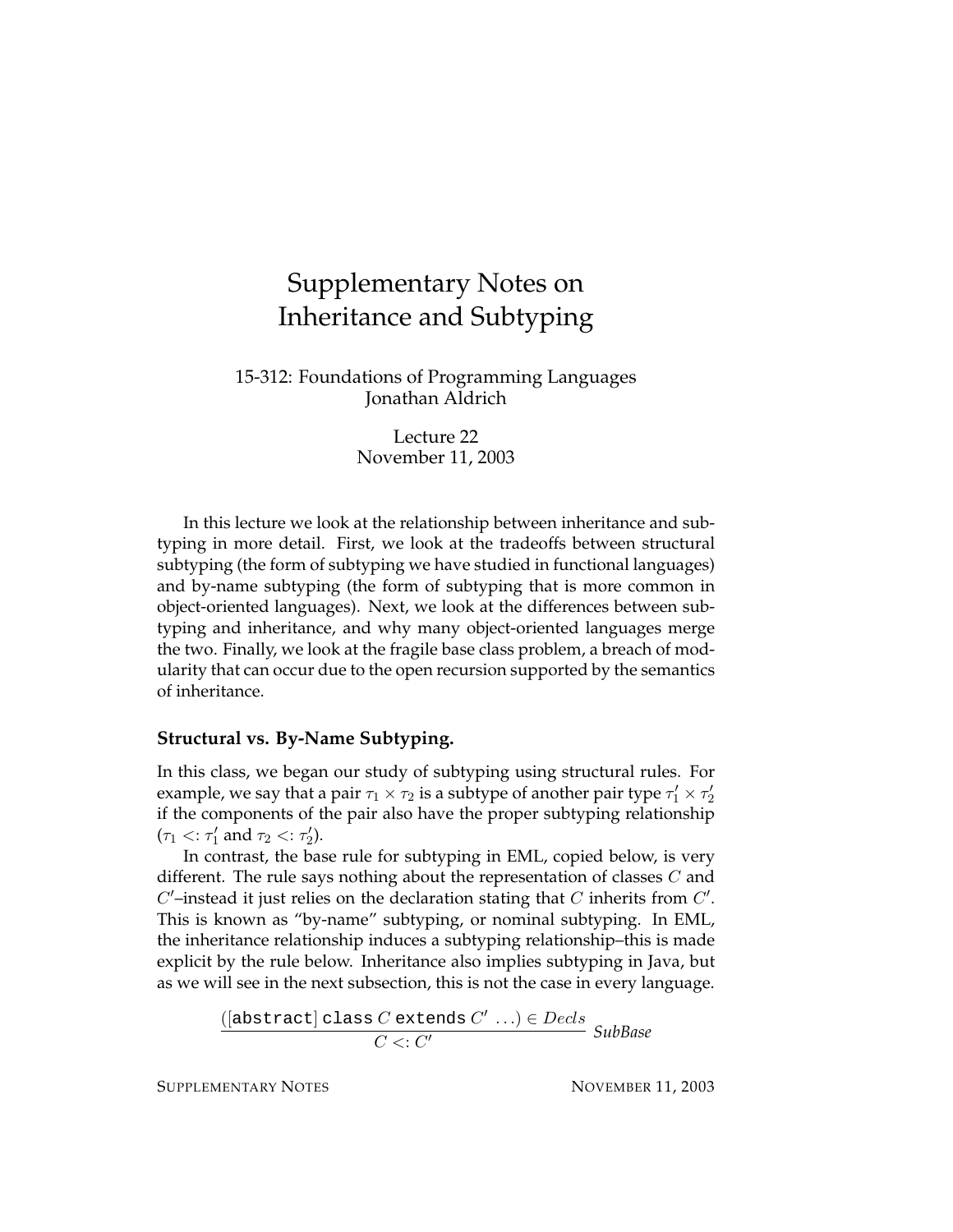Note that although the subtyping rule does not refer to the representation of  $C$  and  $C'$ , the rules for inheritance impose constraints that ensure that the representations are compatible. For example, C has at least the fields the  $C<sup>'</sup>$  does (because it inherits them) and  $C$  cannot change their types in an incompatible way. These rules ensure that  $C$  is substitutable for  $C'$ , which constitutes the core of subtyping.

So the rules imply that if C inherits from  $C'$ , then C is substitutable for  $C'$ . Somewhat suprisingly, the converse is not the case: if there is some class  $D$  that is structurally substitutable for  $C'$ , but does not inherit (directly or transitively) from  $C'$ , it will not be a subtype according to the rules of EML. So nominal subtyping in EML implies structural subtyping, but structural subtyping does not imply nominal subtyping.

What are the tradeoffs between the two forms of subtyping? Well, consider the following code:

```
class Bag of {es:int list}
fun add : Bag * int -> Bag
fun size : Bag -> int
class Set of {es:int list}
fun add : Set * int -> Set
fun size : Set -> int
fun union : Set * Set -> Set
```
The classes Bag and Set seem to be in a natural subtyping relationship, as determined by the data members and the functions defined over the classes. For example, Set has the same fields as Bag, and every operation that applies to a Bag (add and size, in this simplified exmaple) can be applied to Set as well.

However, despite the fact that Set is a structural subtype of Bag, it would be a mistake to consider Set as a subtype. Set is not substitutable for Bag, because "add" has different semantics on sets. For example, adding an integer to a Bag always results in a Bag whose size is greater by one, while adding an integer to a Set does not always increase the size because of the check for duplicates. If a client thought it was using a Bag object, but the Bag was really behaving like a Set, the clients internal invariants could be broken.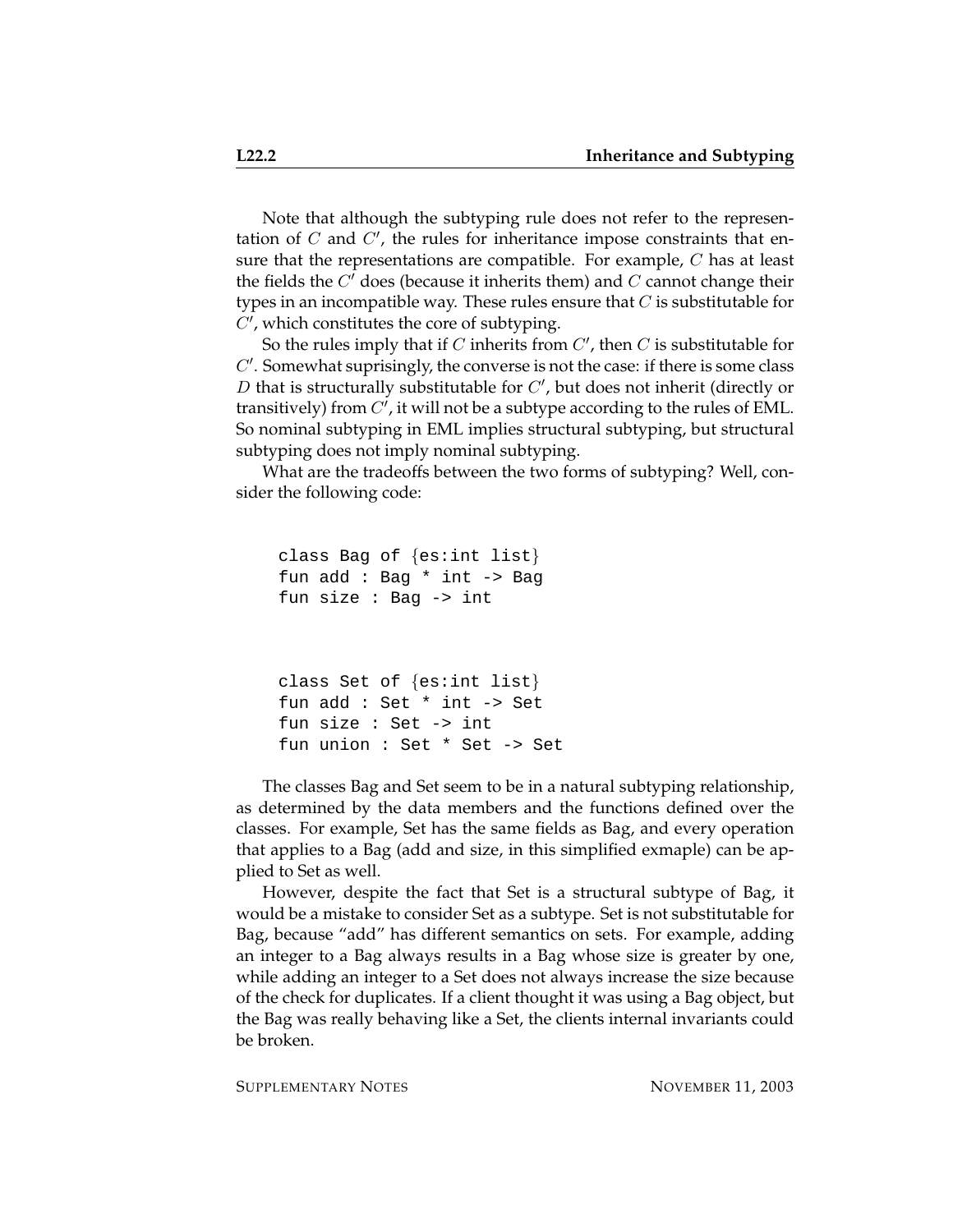As this example shows, nominal inheritance is useful to avoid "spurious" examples of subtyping, where the signatures of two classes make it appear that one is substitutable for the other, but there is not a semantic subtyping relationship between them.

Another attractive features of nominal inheritance is that it supports efficient type tests at run time. Because types correspond to classes, just looking up the inheritance relationship in a table is enough to determine if two types are in a subtyping relationship. These subtyping tests are used in object-oriented dispatch, as well as in constructs like casts and instanceof tests in Java.

Finally, nominal inheritance is useful for modeling abstract data types. We may not want to expose the internal representation of a class to clients, but we still may want clients to know the subtyping relationship between classes. Nominal subtyping provides a natural way to do this, whereas structural subtyping would require exposing the internal representation of these classes to clients.

The advantages of nominal inheritance are compelling enough in the object-oriented setting that nearly all object-oriented languages use nominal inheritance. However, structural subtyping also has advantages. For example, consider the code below:

```
abstract class Shape of \{ \ldots \}class Circle extends Shape of
         {origin:Point, radius:int, color:Color}
(* much later in the code *)
abstract class Colored of {color:Color}
```
In the example, the Colored class was defined separately from the Shape hierarchy. Since the implementor of the shapes didn't know about the Colored class, Circle was not made a subtype of Colored (although EML does not have multiple inheritance, the full language supports a notion of interface inheritance similar to that in Java). A version of EML with structural subtyping would allow us to consider Circle to be a subtype of Colored, even though that relationship was not anticipated beforehand.

In addition to supporting unanticipated subtyping relationships, structural subtyping is valuable because it combines cleanly both with primitive features of a functional language (pairs, functions, etc.) and also with more advanced constructs like polymorphism. For example, the full version of EML includes polymorphic classes, which look something like this: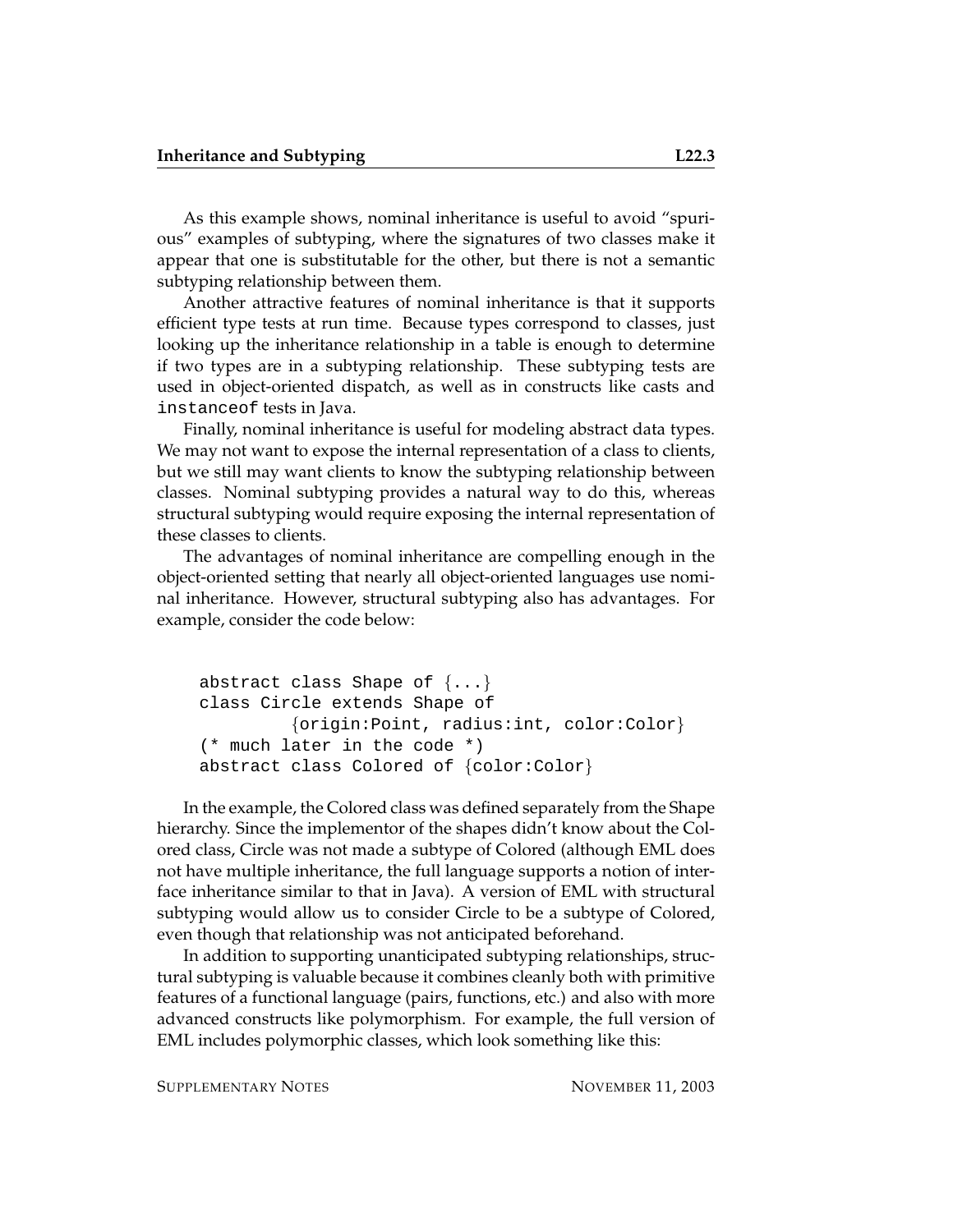```
abstract class 'a Set of {}
class 'a ListSet extends 'a Set of \{es : 'a list\}
```
In this extension of EML we can use a more advanced subtyping rule which combines nominal and structural subtyping. Many object-oriented languages allow one to state properties such as "'a is a covariant parameter." The rule below, for subtyping of classes with covariant parameters, would imply that 'a ListSet is a subtype of 'b Set if and only if 'a is a subtype of 'b.

([abstract] class 'a C extends 'a C' ... ) 
$$
\in
$$
 Decls  
\n' $a <: 'b$  C is covariant in 'a  
\n'a C  $\leq$  'b C'

As this example shows, realistic object-oriented languages need a subtyping relation that combines features of nominal and structural subtyping.

#### **Subtyping and Inheritance.**

Although most object-oriented languages equate subtyping and inheritance, it is important to recognize that these are two distinct concepts. Some languages (for example, Cecil) provide separate constructs for declaring inheritance and subtyping relationships between classes. To see the difference, consider how one might want inheritance without subtyping, or subtyping without inheritance.

```
class Bag of {es:int list}
fun add : Bag * int -> Bag
fun size : Bag -> int
extend fun add (b as Bag, i as int) = ...
extend fun size (b as Bag) = \ldotsclass Set inherits Bag of {}
fun add : Set * int -> Set
fun size : Set -> int
fun union : Set * Set -> Set
extend fun add (s as Set, i as int) = \ldotsextend fun union ...
```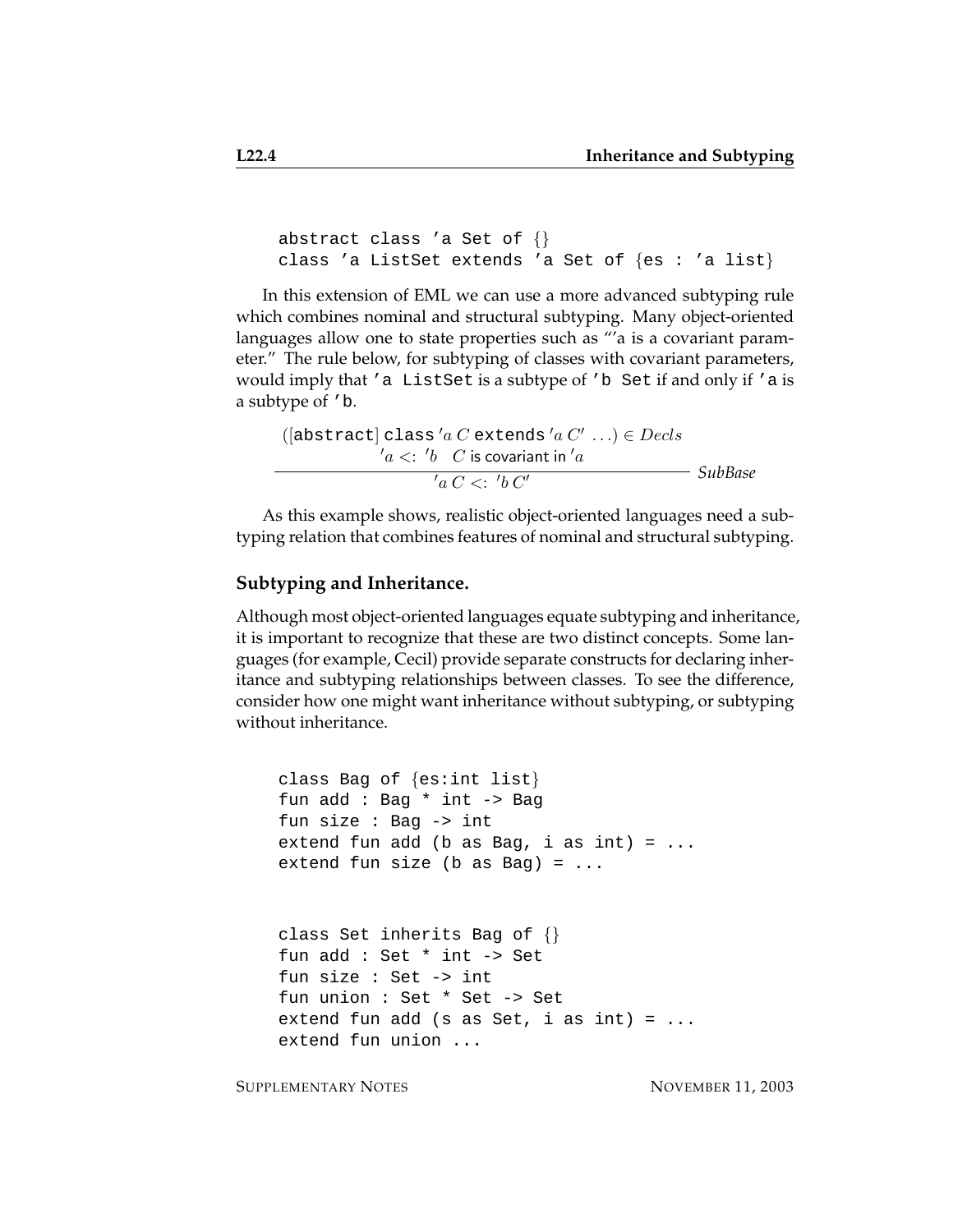The code above describes an imaginary variant of EML that separates inheritance (written "inherits") from subtyping (written "implements"). It may be convenient for the Set class to inherit methods such as size from Bag, because these methods have the same semantics. Set will override the add method to check for duplicates, and define new methods such as union. However, as discussed above, it would be semantically incorrect to treat Set as a subtype of Bag. By keeping subtyping and inheritance separate, one can reuse the Bag code for size and other functions without making Set a subtyping of Bag.

Inheritance without subtyping is known as private inheritance in C++. One problem with private inheritance is that it is hard to completely hide the inheritance relationship from clients, thus violating a key criterion of modularity. For example, a client could use a cast to observe that HashSet inherits from HashSet, even if the subtyping relationship between them was not visible to that client.

The following code demonstrates a potential use of subtyping without inheritance:

```
class Set of {es : int list}
fun add : Set * int -> Set
fun size : Set -> int
fun union : Set * Set -> Set
```

```
class HashSet implements Set
      of {buckets : array of int ...}
(* definition of HashSet functions, etc... *)
```
In the code above, the Set class has been inefficiently implemented as a linked list. An enterprising developer decides to create a HashSet that will implement the same interface, but be more efficient. There is no reason for HashSet to inherit any of the fields of Set, because they would only waste space. However, it is important that HashSet be substitutable for the original Set class, so that clients that used Set in the past can use HashSet now without being changed. Separating subtyping from inheritance allows us to specify that HashSet is a subtype of Set but does not inherit from it.

Most object-oriented languages do not provide this clean separation between subtyping and inheritance, despite the advantages we have seen.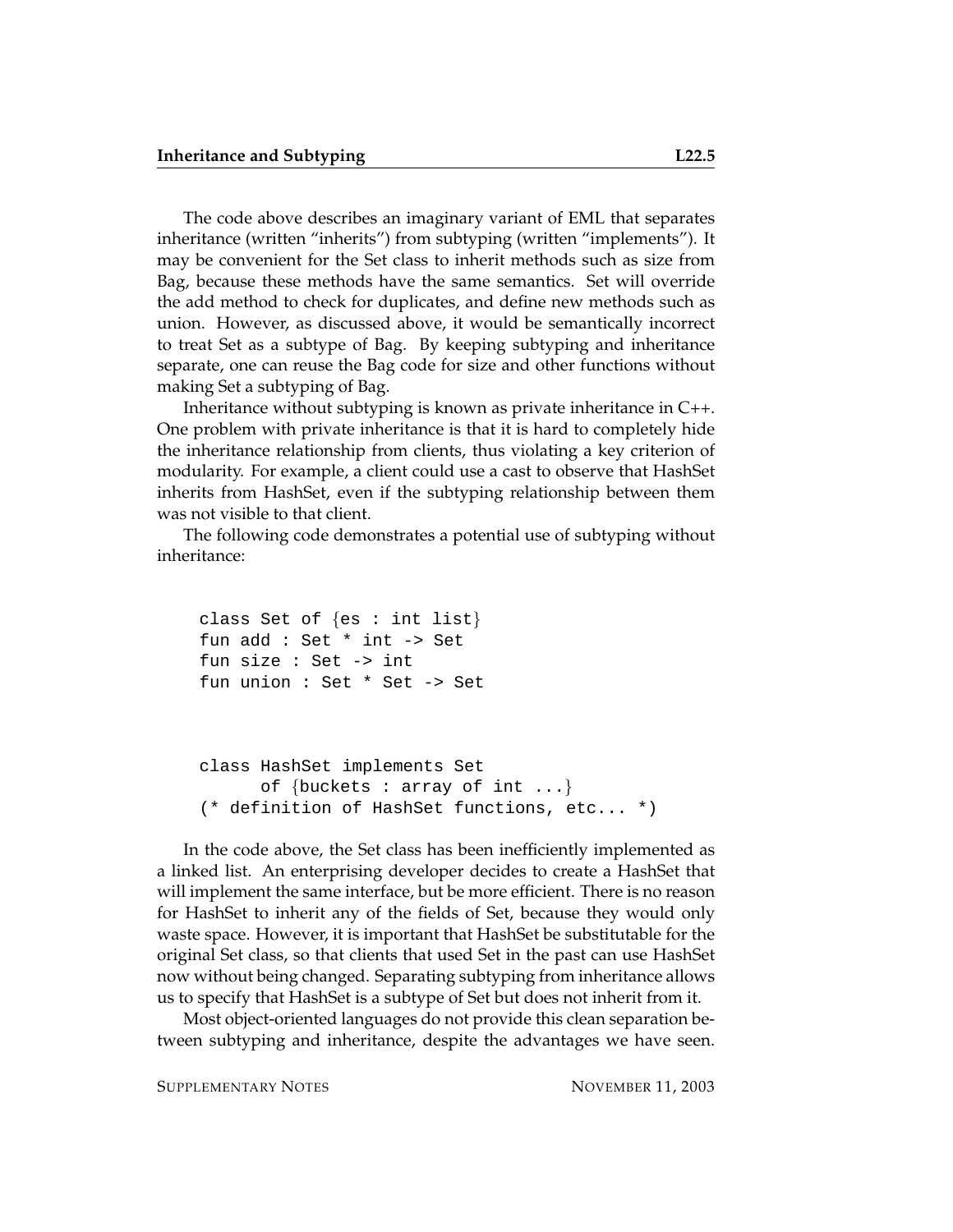One reason is that these advantages can be obtained with only a little bit of additional planning or rewriting of code. For example, instead of having Set inherit from Bag (in the first example), we can define a common superclass Collection. The Collection class does not pin down the semantics of add–subclasses are free to implement it either with Bag semantics or with Set semantics. Thus, we can put the common code (the size method, etc.) into Collection and have both Bag and Set be subclasses that both inherit from and subtype class collection.

In the second example, the real problem is that Set should have been an abstract class or interface. If it was written in this way, it would be easy to define separate ListSet and HashSet classes that both implement the Set interface.

As this discussion shows, current object-oriented languages survive without cleanly separating inheritance and subtyping. However, when designing object-oriented software it is important to keep the distinctions in mind in order to avoid semantic problems (such as making Set a subtype of Bag).

## **Open Recursion: The Fragile Base Class Problem.**

Object-oriented languages, including EML, have the feature that when a class C inherits a method m from class B, and m calls some other method m2 on the same object, then C's implementation of m2 is invoked (rather than B's). This feature, called open recursion, means that code in class C can depend on the implementation details of class B, breaking the encapsulation of the superclass. The example we show here is taken from Item 14 of Joshua Bloch: *Effective Java*, Addison-Wesley, 2001,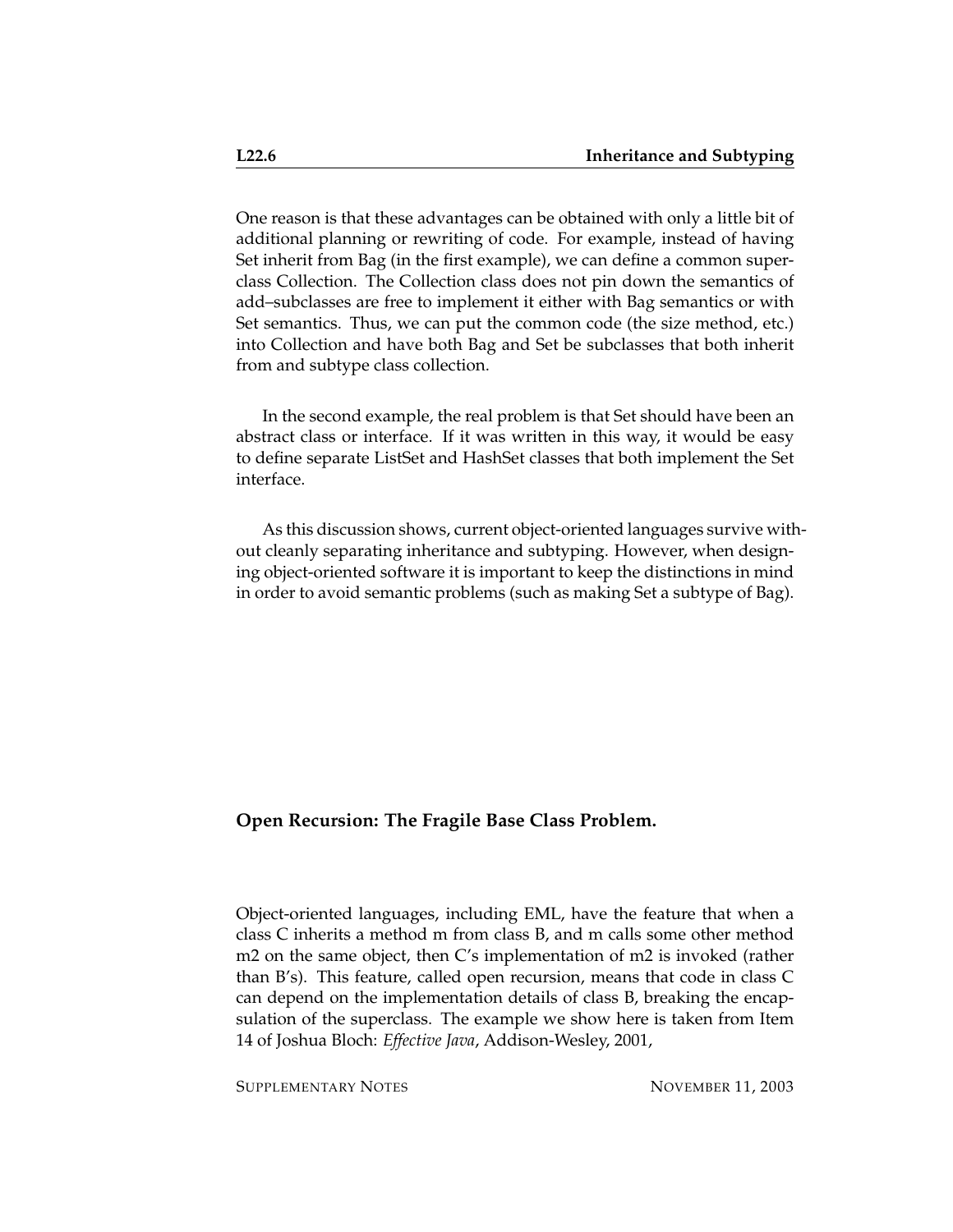```
public class InstrumentedHashSet extends HashSet {
    // The number of attempted element insertions
    private int addCount = 0;
    public InstrumentedHashSet () {
    }
    public InstrumentedHashSet(Collection c) {
        super(c);
    }
    public boolean add(Object o) {
        addCount++;
        return super.add(o);
    }
    public boolean addAll(Collection c) {
        addCount += c.size();
        return super.addAll(c);
    }
    public int getAddCount() {
        return addCount;
    }
}
```
Now the following sequence

```
InstrumentedHashSet s = new InstrumentedHashSet();
s.addAll(Arrays.asList(new String[]
           {"Snap", "Crackle", "Pop"}));
s.getAddCount();
```
may return either 3 or 6, depending on whether the library implementation of addAll has internal calls to add or not.

There are a number of possible solutions to this problem. One solution is to carefully document the internal calling patterns of each class. In the example above, the implementor of HashSet would have to document whether addAll calls add as part of its implementation. This solution, however, still exposes implementation decisions that should rightfully be internal to HashSet. This means that implementation decisions in addAll cannot be changed without affecting subclasses–the only difference is that the dependency is now explicitly documented.

A second solution to this problem (suggested by Bloch) is to write a wrapper class that instruments the HashSet in this way, rather than making a subclass of HashSet. For example: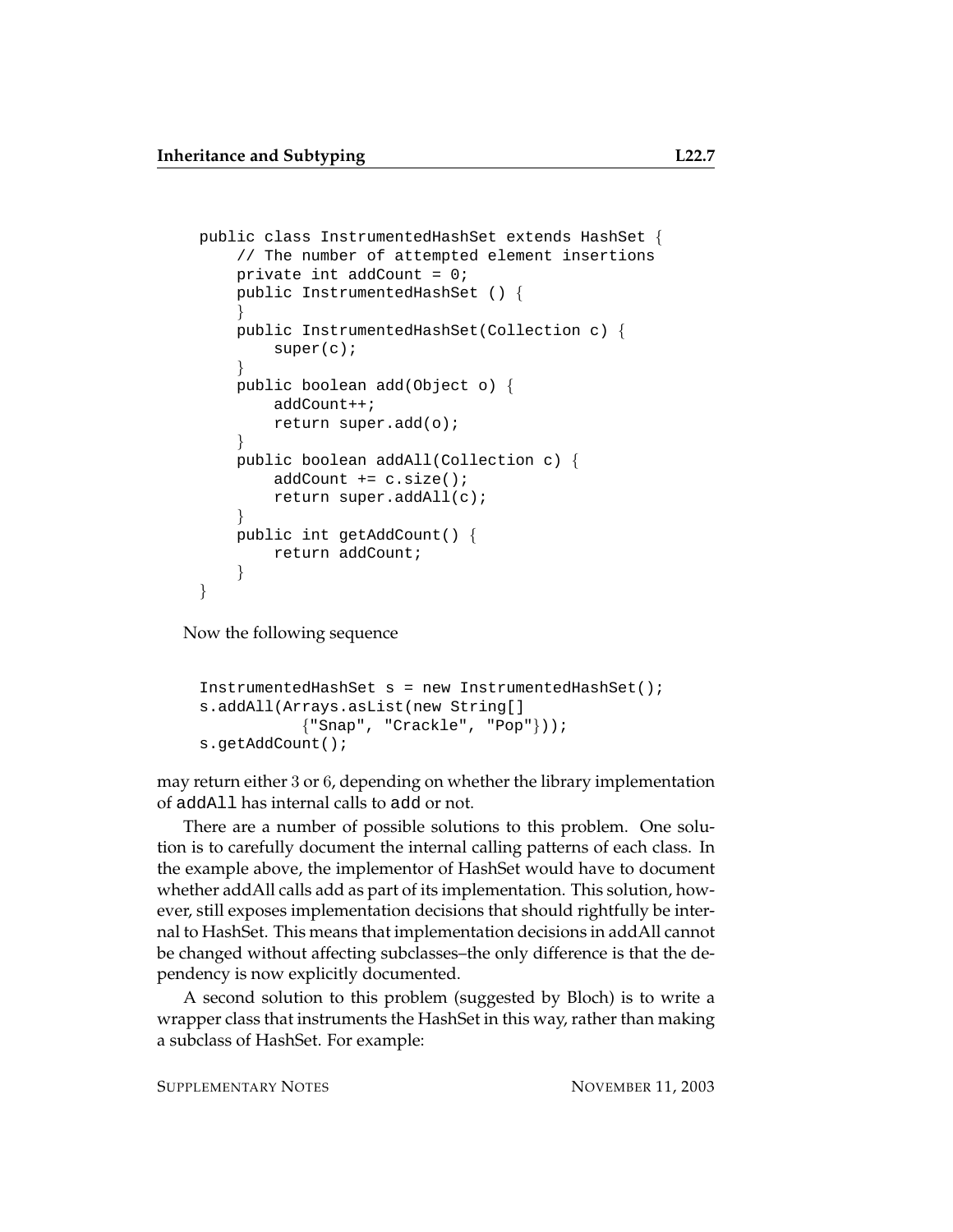```
// Wrapper class - uses composition in place of inheritance
public class InstrumentedSet implements Set {
   private final Set s;
   private in addCount = 0;
   public InstrumentedSet(Set s) {
       this.s = s;
    }
   public boolean add(Object o) {
       addCount++;
       return s.add(o);
    }
    public boolean addAll(Collection c) {
       addCount += c.size();
       return s.addAll(c);
    }
    public int getAddCount() {
       return addCount;
    }
    // Forwarding methods
    public void clear() \{ s. clear ();public boolean contains(Object o) { return s.contains(o);
   public boolean isEmpty() \{ return s.isEmpty(); \}// ...
   public String toString () \{ return s.toString(); \}}
```
In the place of // ... all the relevant public methods of s are exported again. In ML we would use a wrapper functor instead (assuming we really wanted the implementation of Set to be ephemeral):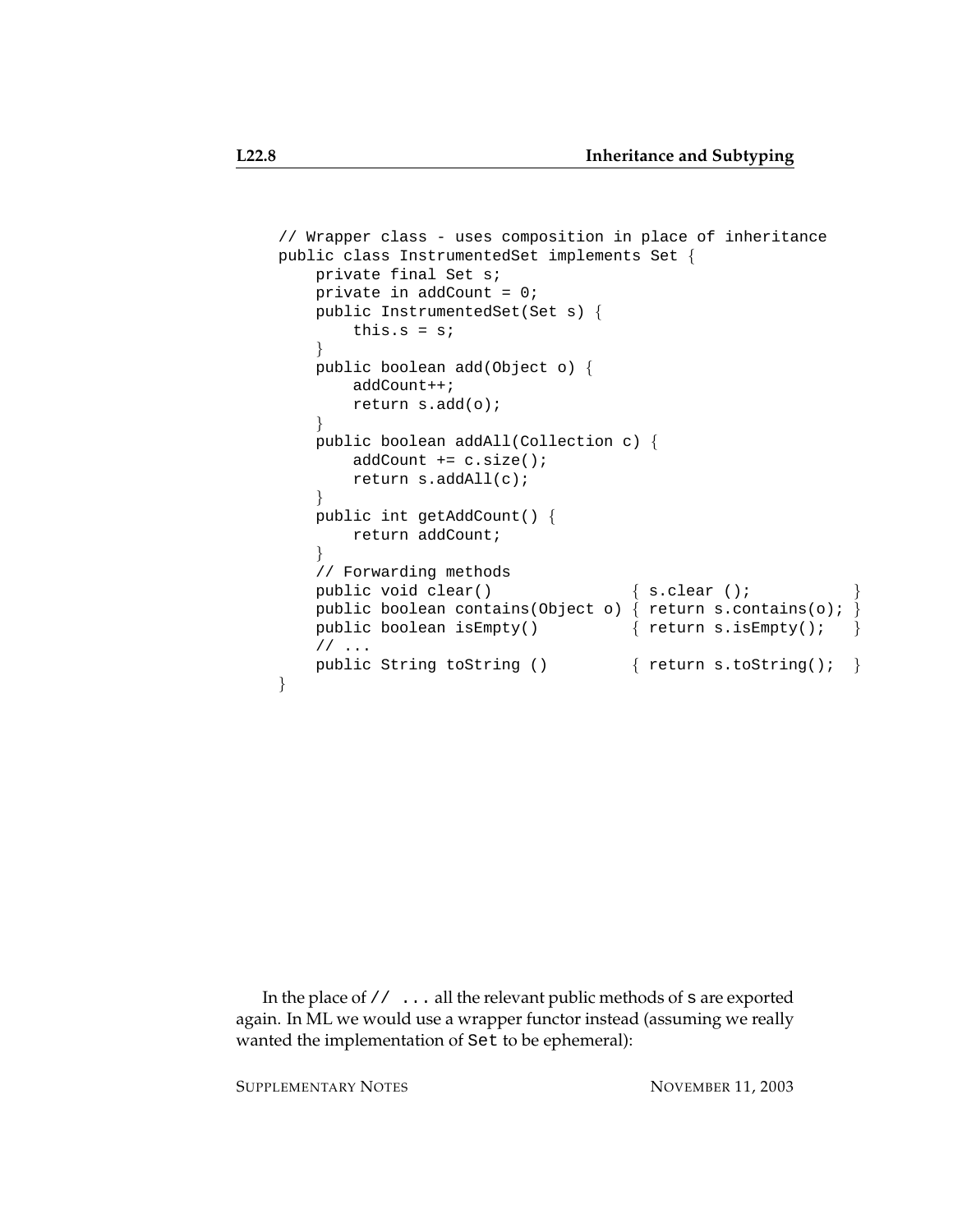```
signature InstrumentedSet =
sig
 include Set
 val getAddCount : unit -> int
end;
functor InstrumentWrapper (structure S : Set)
     : InstrumentedSet =
struct
 val addcount = ref 0
 open S
 fun add(o) = (addcount := !addcount+1; S.add(o))fun addAll(c) =(addcount := !addcount+List.length(c);
     S.addAll(c))
 fun getAddCount() = !addCount
end;
structure InstrumentedSet =
     InstWrapper (structure S = Set);
```
Unfortunately, this solution has drawbacks as well. In Java, the developer has to write all of the forwarding methods; this is a pain, and creates spurious forwarding code that has no functional purpose, making systems harder to maintain and evolve. The ML solution avoids this problem using the open construct, which automatically imports the definitions of functions from S into the InstrumentWrapper structure.

A more serious problem is that open recursion can often be beneficial as well as harmful. For example, graphical user interface libraries use open recursion to allow programmers to specify how a window object should react to events such as menu selections and mouse clicks. Using wrapping instead of inheritance throws the baby out with the bathwater by prohibiting open recursion entirely.

## **Warning: research ahead!**

The fragile base class problem is a great example of an important research problem that has yet to be solved cleanly. Below, I'll sketch some (largely untested) ideas for a potential solution to this problem. Although this solution may or may not work out in practice, it's an example of a problem you might tackle if you decide to go on to do research in programming languages.

Consider the following change to the semantics of Java. Method dis-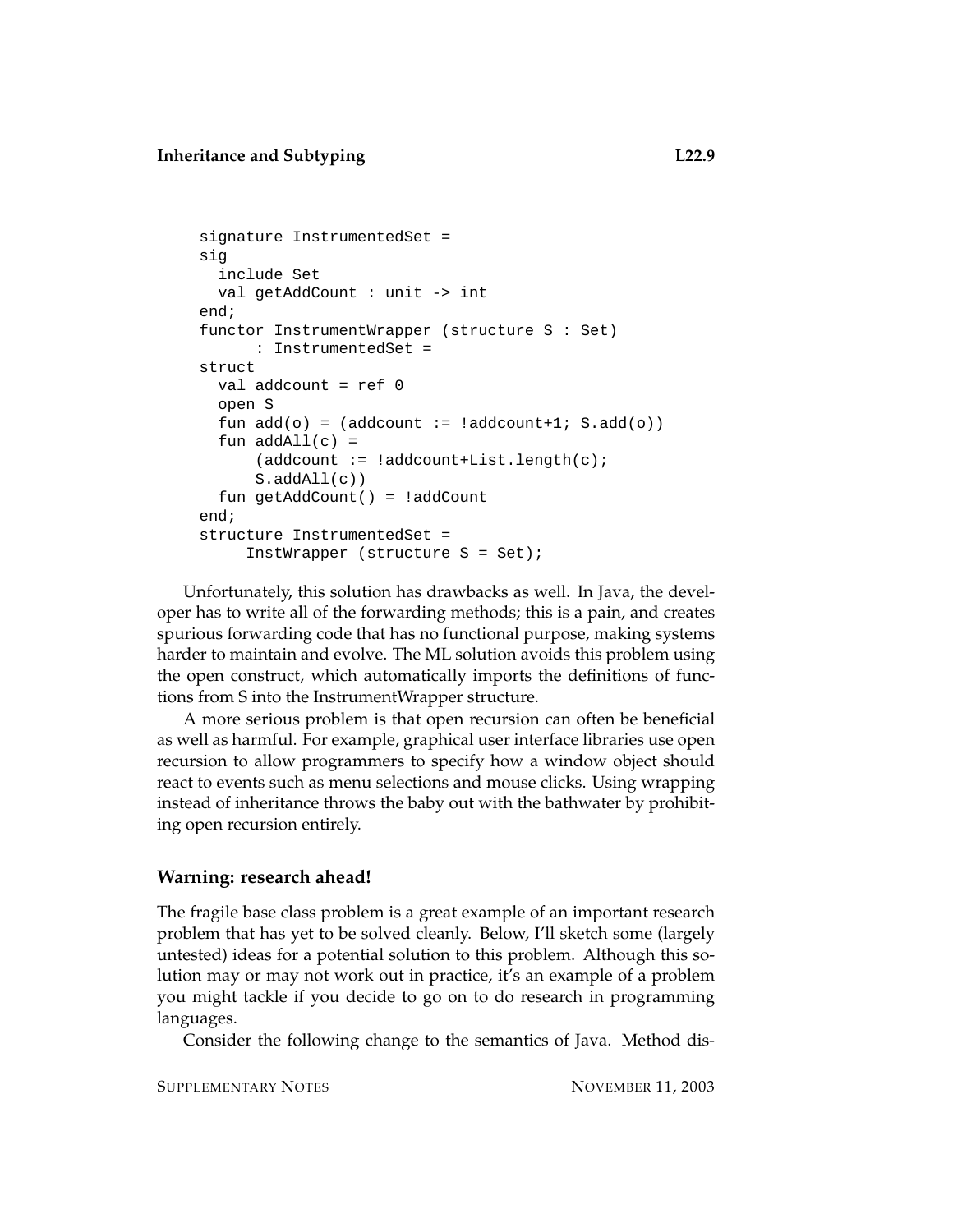patch is modified to distinguish "external" and "internal" calls to object methods. An external call is a call to a method from an outside object; these calls are dispatched exactly as they are in Java. An internal call is a call to a method from within the object. We change the semantics of dispatch for internal calls to call the method in the local class, rather than the run-time class of the object.

For example, consider the InstrumentedHashSet code described above. If a client called addAll on the InstrumentedHashSet, the version of addAll in InstrumentedHashSet would be invoked. This method calls super.addAll(c), which invokes the corresponding method in HashSet. Now, assume the addAll method in HashSet is implemented so as to call add internally. Since this is an internal call, we invoke HashSet's version of add, instead of using "open recursion" to call the InstrumentedHashSet version of add (as ordinary Java would do). Thus, we avoid calling the InstrumentedHashSet's version of add and so we don't increment count beyond the correct amount.

Essentially, we are building the forwarding technique into the language, so that the programmer does not have to write explicit forwarding methods. This solves the fragile base class problem in a cleaner way than manual forwarding, and is similar to the solution provided by opening a module in ML.

As noted before, however, the forwarding technique has the additional drawback that open recursion cannot be used even when it is useful, as in GUI libraries. To ameliorate this problem, we allow the programmer to annotate some methods with the keyword "open." Methods declared "open" use the normal, open-recursion semantics of Java. For example, we could write a GUI window base class as follows. In this code, the dispach() method is called by the system. It interprets the SystemEvent as a MouseClick event or a MenuSelection event. These events are passed to subclasses by using the "open" methods mouseClick and menuSelection.

```
class Window {
    final void dispatch(SystemEvent e) \{ \ldots \}open void mouseClick(MouseClickEvent e) { }
    open void menuSelection(MenuSelectionEvent e) { }
}
```
We need to follow a discipline in using open so that we can gain the benefits of open recursion without the drawbacks of the fragile base class